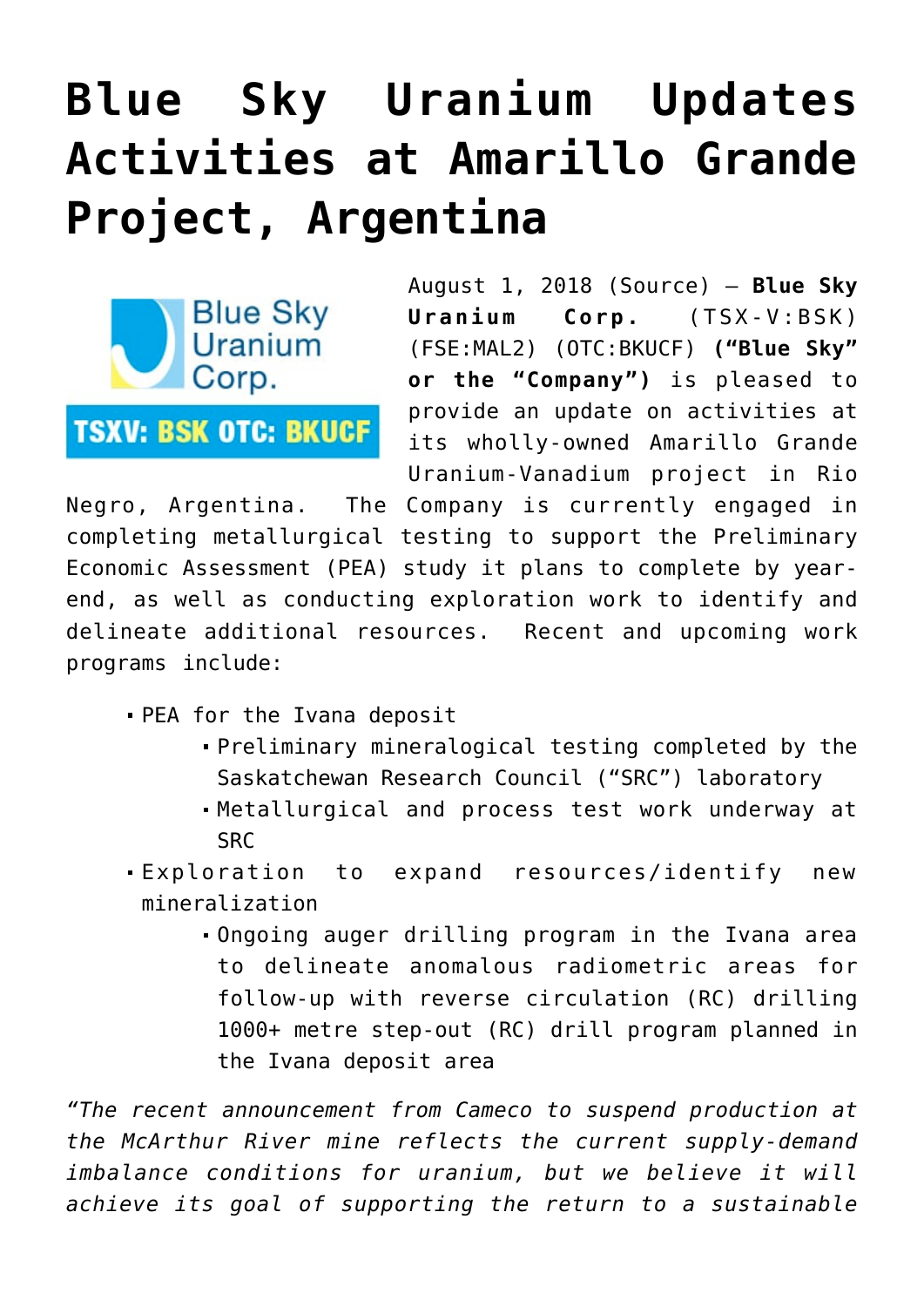*uranium market,"* commented Nikolaos Cacos, Blue Sky President & CEO. *"We continue with our strategy to advance our exploration and PEA program work at Amarillo Grande so that we are positioned to capitalize on that return for our shareholders."*

## **Program Details**

## *PEA for the Ivana Deposit*

Under the guidance of the Company's Technical Advisor, [Chuck](https://www.globenewswire.com/Tracker?data=xOC_NwpKJ279rSSB2xI2j7nK5J4vwpY2hmHREL5pCYm_vtBfteyqkkqIKF36vY280itcpI30LyVHMD7aBuP_dbO4jVjQCDYsu5WHVqMfzs6nBxXswT8EFcVTFdRLUCzsB3Y5_JIlvd0eSyuo5RJWJpQ7g4umlO5lGpwEuq74SflSO9yBleBRiY8aO02fdJM1XwmekKsakDW0DYGjZkYWRe95NxwLrv_CnDIhtY5CsLeJz5iBZmMdZBRf087aRdB3NNih_ZHdbjX5d6rOvFBvjw==) [Edwards,](https://www.globenewswire.com/Tracker?data=xOC_NwpKJ279rSSB2xI2j7nK5J4vwpY2hmHREL5pCYm_vtBfteyqkkqIKF36vY280itcpI30LyVHMD7aBuP_dbO4jVjQCDYsu5WHVqMfzs6nBxXswT8EFcVTFdRLUCzsB3Y5_JIlvd0eSyuo5RJWJpQ7g4umlO5lGpwEuq74SflSO9yBleBRiY8aO02fdJM1XwmekKsakDW0DYGjZkYWRe95NxwLrv_CnDIhtY5CsLeJz5iBZmMdZBRf087aRdB3NNih_ZHdbjX5d6rOvFBvjw==) a new representative composite sample of uraniumvanadium mineralized material from the Ivana deposit has been made and submitted to The Saskatchewan Research Council (SRC) for mineralogical, metallurgical and process engineering work. SRC is one of Canada's leading providers of applied research, development and demonstration (RD&D) and technology commercialization, including specific expertise in uranium. With over 71 years of RD&D experience, SRC provides products and services to its 1,500 clients in 20 countries around the world. SRC is an ISO 9001:2015 certified company.

The objectives of the work at SRC include confirming the balance of uranium and vanadium in the ore preparation, and optimizing the leach extraction rate and recovery. The work will include QEMSCAN® quantitative mineralogy testing and customized leach experiments. Preliminary QEMSCAN® mineralogy was conducted in June and has aided in the design of the current metallurgical and process testing. Results from the program will be used to design the flowsheet which will be incorporated into the PEA.

## *Exploration Programs*

Coincident with the PEA work, Blue Sky continues to explore proximal to the Ivana deposit in order to expand resources, under the direction of Guillermo Pensado, Vice President, Exploration & Development for Blue Sky. To date, the Company has completed 425.5 metres of shallow auger drilling in 110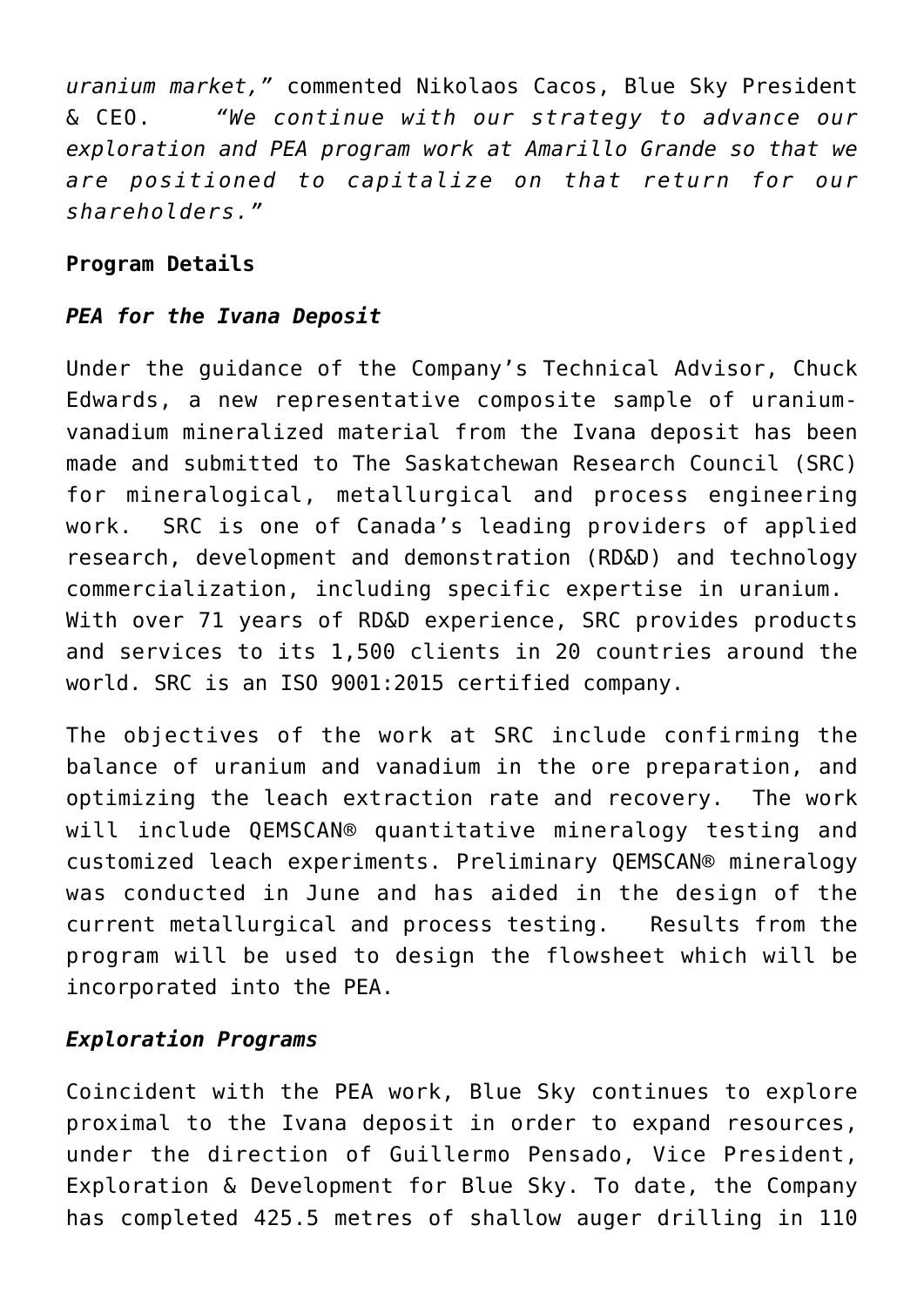holes to test for extensions to the Ivana deposit; ongoing auger drilling will continue to test for deposit extensions as well as for new areas of mineralization on the greater Ivana property group. Radiometric probe results from the current program are being processed and will be reported in the near future. In addition, the Company is planning a 1,000+metre step-out drill program around the Ivana deposit, which is expected to commence in mid-August, to follow-up on the auger drilling program.

## **About the Amarillo Grande Project**

The Company's 100% owned Amarillo Grande Uranium-Vanadium Project in Rio Negro Province, Argentina is a new uranium district controlled by Blue Sky. The Project includes several major target areas over a 145-kilometre trend, with uranium and vanadium mineralization in loosely consolidated sandstones and conglomerates, at or near surface. The area is flat-lying, semi-arid and accessible year-round, with nearby rail, power and port access. The Company's strategy includes delineating resources at multiple areas for which a central processing facility could be evaluated. The Ivana deposit is the cornerstone of the Project and the first area to have a NI 43-101 Inferred Resource estimate, which includes 23.9 million tonnes averaging 0.036%  $U_3O_8$  and 0.019%  $V_2O_5$ , containing 19.1 million pounds of  $U_3O_8$  and 10.2 million pounds of  $V_2O_5$ , at a 100

ppm uranium cut-off (Thorson et al., April 18<sup>th</sup> 2018 filed on SEDAR).

Mineralization at Amarillo Grande has characteristics of sandstone-type and surficial-type uranium-vanadium deposits. The sandstone-type mineralization is related to a braided fluvial system and indicates the potential for a district-size system. In the surficial-type deposits, carnotite mineralization coats loosely consolidated pebbles, and is amenable to leaching and simple upgrading.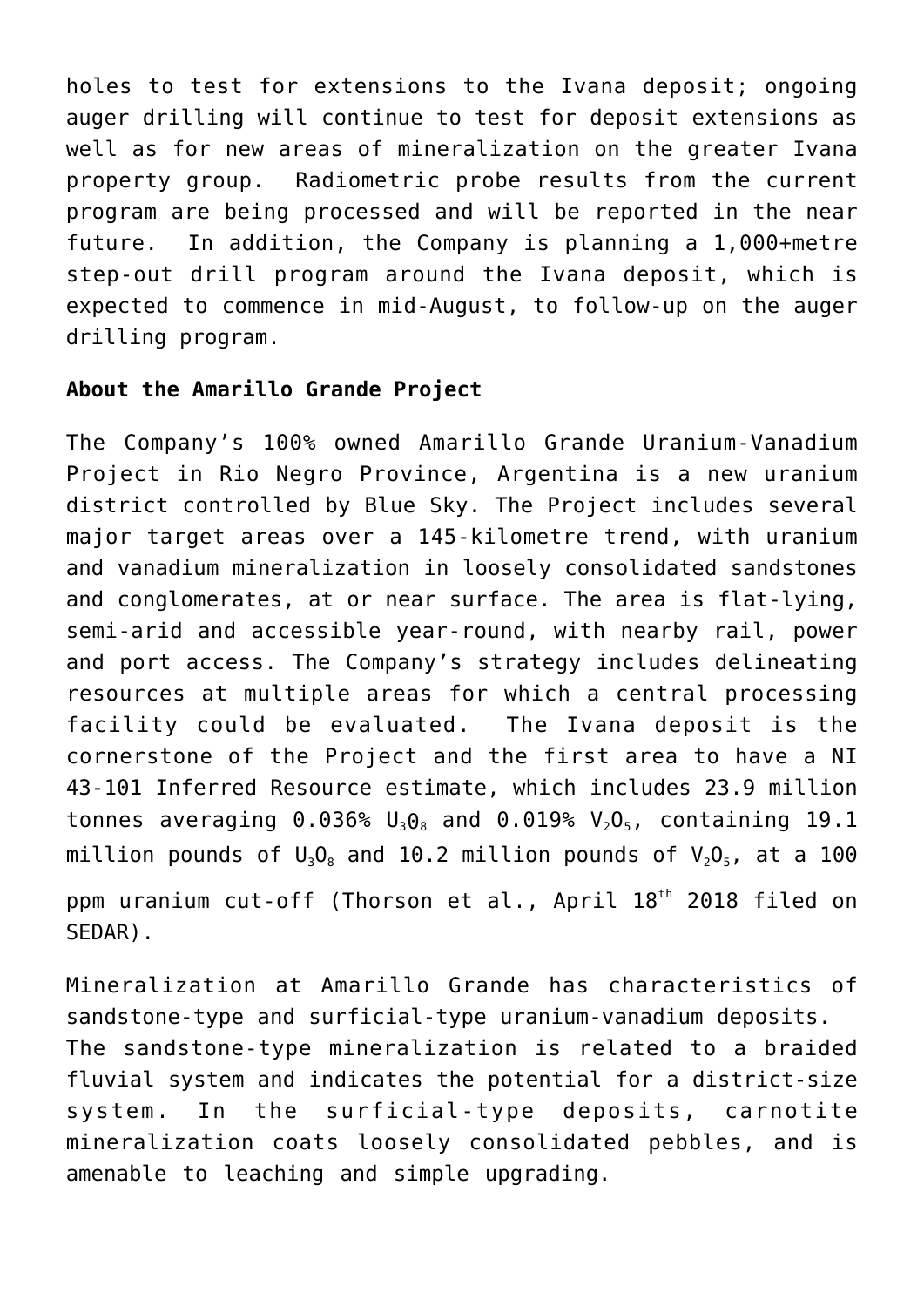The near-surface mineralization, ability to locally upgrade, amenability to leaching and central processing possibility suggest a potentially low-cost development scenario for a future deposit.

For additional details on the project and properties, please see the Company's website: [www.blueskyuranium.com.](https://www.globenewswire.com/Tracker?data=MVkhBepcNeccVFk4E7XXJaOMAyNGKG25h2aMfaJ-5L-Cd_vwRzw7e-1uQBO5ZXLenb_JAB3sRrWp5x8fzyU5-mVp5iOmObWw6QJjK1B5cdU=)

## **Qualified Person**

The results of the Company's drilling program have been reviewed, verified (including sampling, analytical and test data) and compiled by the Company's geological staff under the supervision of David Terry, Ph.D., P.Geo. Dr. Terry is a Director of the Company and a Qualified Person as defined in National Instrument 43-101. The contents of this news release have been reviewed and approved by Dr. Terry.

## **About Blue Sky Uranium Corp.**

Blue Sky Uranium Corp. is a leader in uranium discovery in Argentina. The Company's objective is to deliver exceptional returns to shareholders by rapidly advancing a portfolio of surficial uranium deposits into low-cost producers. Blue Sky has the exclusive right to over 434,000 hectares (equiv. to 1,072,437 acres) of property in two provinces in Argentina. The Company's flagship Amarillo Grande Project was an in-house discovery of a new district that has the potential to be both a leading domestic supplier of uranium to the growing Argentine market and a new international market supplier. The Company is a member of the Grosso Group, a resource management group that has pioneered exploration in Argentina since 1993.

ON BEHALF OF THE BOARD

"Nikolaos Cacos"

Nikolaos Cacos, President, CEO and Director

*Neither TSX Venture Exchange nor its Regulation Services*